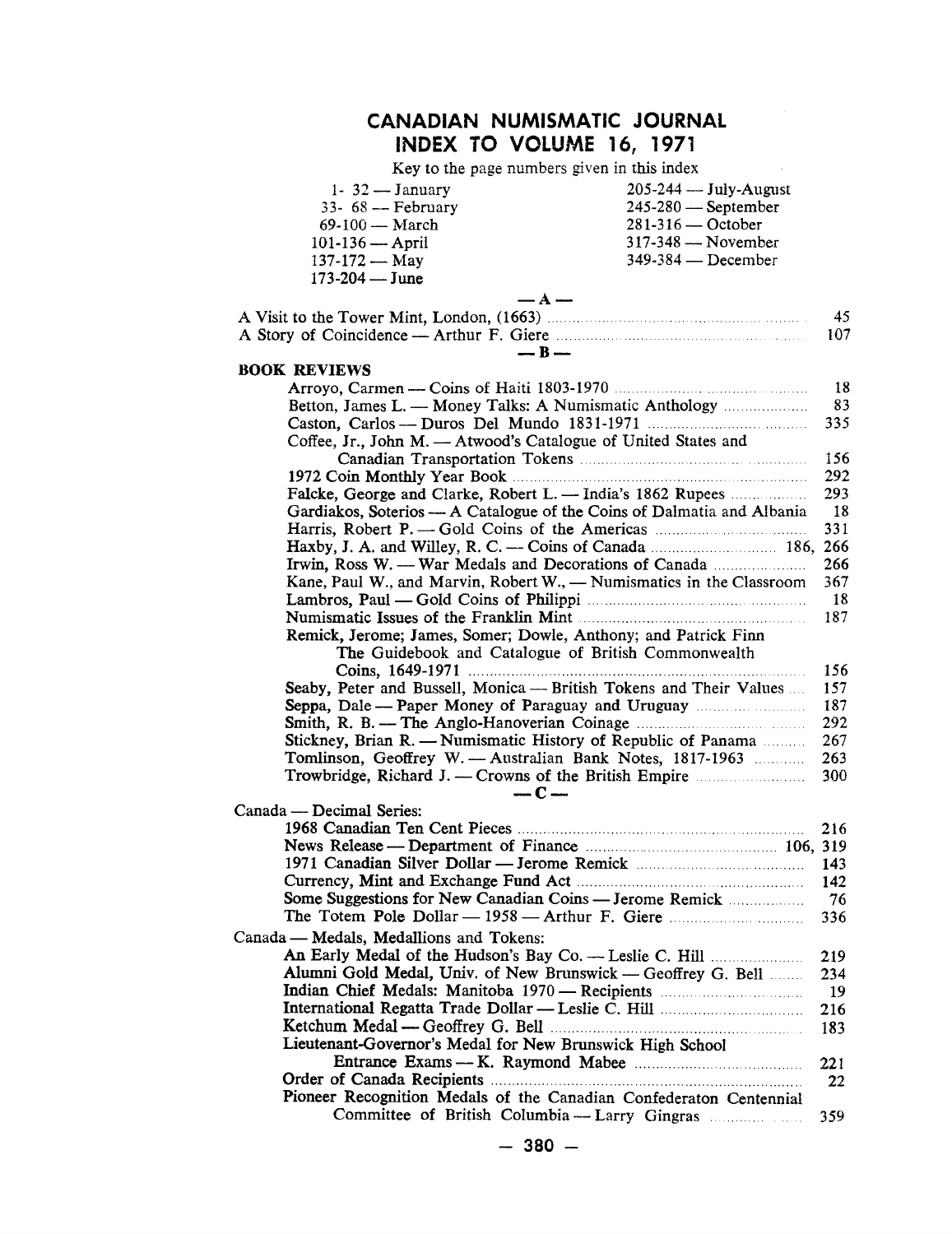| Port Moody Coin Club - 1971 Centennial Medal<br>and a string                                                                                                                                                                   | 110                     |
|--------------------------------------------------------------------------------------------------------------------------------------------------------------------------------------------------------------------------------|-------------------------|
| Vancouver Numismatic Society - 1971 Centennial Medal                                                                                                                                                                           | 144                     |
|                                                                                                                                                                                                                                | 14                      |
|                                                                                                                                                                                                                                | 74                      |
|                                                                                                                                                                                                                                |                         |
| Canada — Tokens and Script:                                                                                                                                                                                                    |                         |
| Blueberry Tokens of Richmond, B.C. - Larry Gingras                                                                                                                                                                             | 113                     |
|                                                                                                                                                                                                                                | 217                     |
| Farmers Co-operative Creamery Company Tokens — Geoffrey G. Bell                                                                                                                                                                | 359                     |
| Harry Healy Tokens of Old Crow, Y.T. - Donald M. Stewart                                                                                                                                                                       | 270                     |
|                                                                                                                                                                                                                                | 232                     |
|                                                                                                                                                                                                                                | 111                     |
| Ships, Colonies and Commerce Agriculture and Commerce -                                                                                                                                                                        |                         |
|                                                                                                                                                                                                                                | 108                     |
|                                                                                                                                                                                                                                | 231                     |
|                                                                                                                                                                                                                                | 38                      |
| Tokens of Granville Supersonic Car Wash Ltd. -                                                                                                                                                                                 |                         |
|                                                                                                                                                                                                                                | 89                      |
|                                                                                                                                                                                                                                | 363                     |
|                                                                                                                                                                                                                                | 151                     |
|                                                                                                                                                                                                                                |                         |
|                                                                                                                                                                                                                                | 112                     |
| Canadian Numismatic Association:                                                                                                                                                                                               |                         |
|                                                                                                                                                                                                                                | 79                      |
|                                                                                                                                                                                                                                |                         |
| 1972 Medal Contest (1972) 1972 Medal Contest (1972) Medal Contest (1974)                                                                                                                                                       | 358                     |
|                                                                                                                                                                                                                                | 301                     |
|                                                                                                                                                                                                                                | 247                     |
| Constitution and By-Laws - Article V Officers--Election                                                                                                                                                                        | $\overline{\mathbf{5}}$ |
|                                                                                                                                                                                                                                | 78                      |
| Convention 1971 - Vancouver                                                                                                                                                                                                    |                         |
|                                                                                                                                                                                                                                |                         |
| - A Letter of Appreciation - Marge Farnam                                                                                                                                                                                      | 324                     |
|                                                                                                                                                                                                                                | 288                     |
|                                                                                                                                                                                                                                | 287                     |
| -'71 Convention Report - Leslie D. Copan.                                                                                                                                                                                      |                         |
|                                                                                                                                                                                                                                | 322                     |
|                                                                                                                                                                                                                                | 80                      |
|                                                                                                                                                                                                                                | 80                      |
| $-$ Greetings $\ldots$ 188A                                                                                                                                                                                                    |                         |
|                                                                                                                                                                                                                                | 210                     |
|                                                                                                                                                                                                                                |                         |
| — Photographs                                                                                                                                                                                                                  | 332                     |
|                                                                                                                                                                                                                                |                         |
|                                                                                                                                                                                                                                |                         |
|                                                                                                                                                                                                                                | 139                     |
|                                                                                                                                                                                                                                | 286                     |
|                                                                                                                                                                                                                                | 308                     |
| Wanted — General Secretary manufactured and secretary manufactured with the secretary manufactured with the Secretary manufactured with the Secretary manufactured with the Secretary manufactured with the Secretary manufact | 35                      |
|                                                                                                                                                                                                                                | 175                     |
|                                                                                                                                                                                                                                | 178                     |
|                                                                                                                                                                                                                                |                         |
|                                                                                                                                                                                                                                | 180                     |
|                                                                                                                                                                                                                                | 247                     |
| Canadian Numismatic Dictionary — R. C. Willey                                                                                                                                                                                  |                         |
|                                                                                                                                                                                                                                | 86                      |
|                                                                                                                                                                                                                                | 120                     |
|                                                                                                                                                                                                                                | 158                     |
|                                                                                                                                                                                                                                | 191                     |
|                                                                                                                                                                                                                                | 226                     |
|                                                                                                                                                                                                                                |                         |
|                                                                                                                                                                                                                                |                         |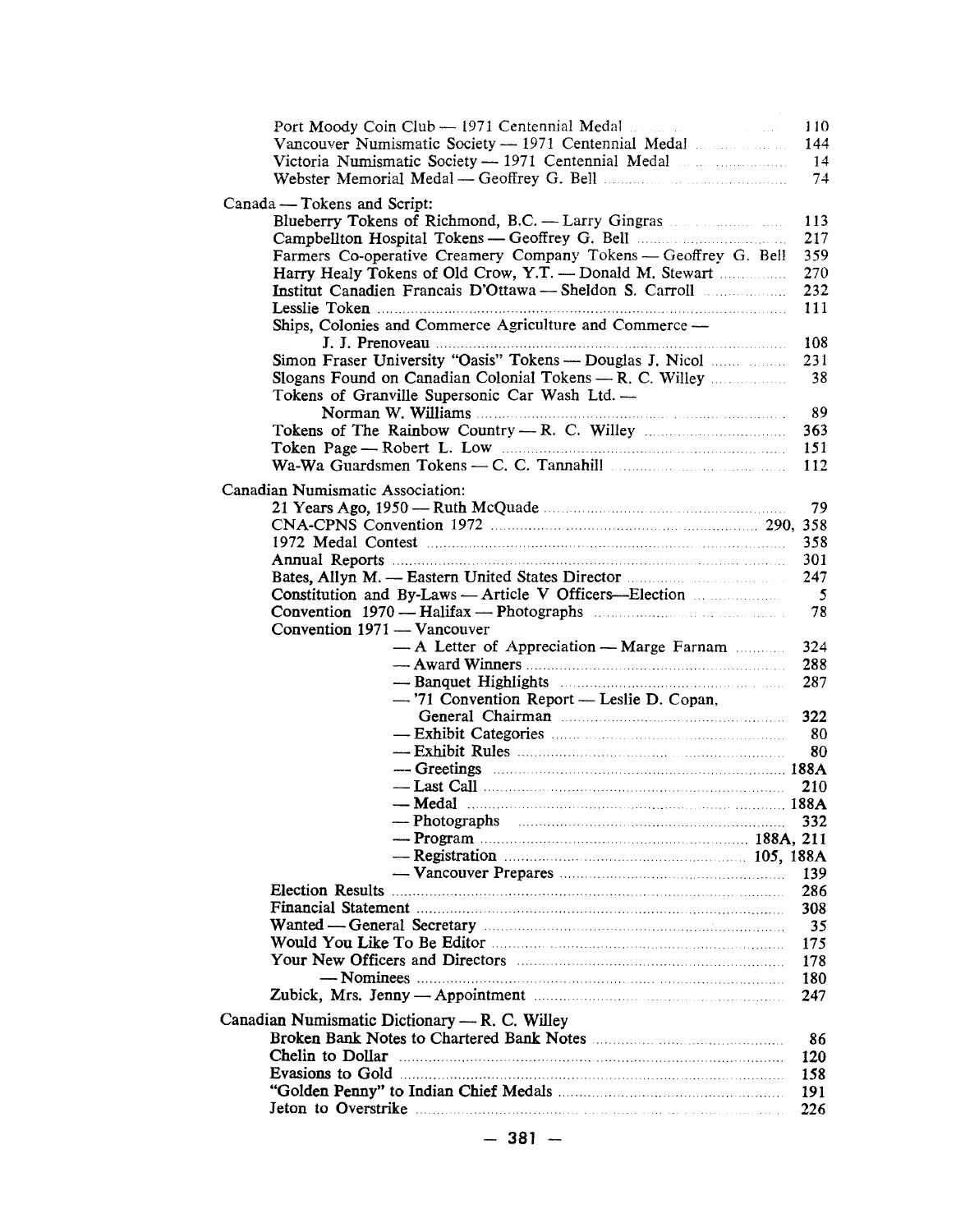|                                                                                                                                                                                                                                                                        | 268 |
|------------------------------------------------------------------------------------------------------------------------------------------------------------------------------------------------------------------------------------------------------------------------|-----|
|                                                                                                                                                                                                                                                                        | 326 |
|                                                                                                                                                                                                                                                                        | 338 |
|                                                                                                                                                                                                                                                                        | 368 |
|                                                                                                                                                                                                                                                                        | 128 |
|                                                                                                                                                                                                                                                                        | 294 |
|                                                                                                                                                                                                                                                                        | 239 |
|                                                                                                                                                                                                                                                                        | 259 |
|                                                                                                                                                                                                                                                                        | 212 |
|                                                                                                                                                                                                                                                                        | 131 |
| $-$ D $-$                                                                                                                                                                                                                                                              |     |
|                                                                                                                                                                                                                                                                        | 44  |
|                                                                                                                                                                                                                                                                        |     |
| $-F-$                                                                                                                                                                                                                                                                  |     |
| For the Collector — Brunei Dollar manufactured with the Collector — Brunei Dollar                                                                                                                                                                                      | 195 |
|                                                                                                                                                                                                                                                                        | 242 |
| $-G =$                                                                                                                                                                                                                                                                 |     |
|                                                                                                                                                                                                                                                                        |     |
|                                                                                                                                                                                                                                                                        |     |
|                                                                                                                                                                                                                                                                        | 43  |
| $-$ H $-$                                                                                                                                                                                                                                                              |     |
| How Do You Find It — Bruce R. Brace <b>Example 20</b> Find The State of Table 3.                                                                                                                                                                                       | 148 |
|                                                                                                                                                                                                                                                                        | 59  |
| $-1-$                                                                                                                                                                                                                                                                  |     |
|                                                                                                                                                                                                                                                                        | 219 |
|                                                                                                                                                                                                                                                                        | 127 |
| $-J-$                                                                                                                                                                                                                                                                  |     |
|                                                                                                                                                                                                                                                                        | 325 |
|                                                                                                                                                                                                                                                                        | 286 |
|                                                                                                                                                                                                                                                                        | 287 |
|                                                                                                                                                                                                                                                                        |     |
| John Wilkinson, Ironmaster and Token Maker — William N. Clarke                                                                                                                                                                                                         | 294 |
| Junior Coin Club — Vancouver <b>Material Accords</b> 1999 - 1999                                                                                                                                                                                                       |     |
|                                                                                                                                                                                                                                                                        | 21  |
| $-K-$                                                                                                                                                                                                                                                                  |     |
| King of Canadian Coins <b>Example 2</b> and the Coins <b>Example 2</b> and the Coins <b>Example 2</b> and the Coins <b>Example 2</b> and the Coins <b>Example 2</b> and the Coins <b>Example 2</b> and the Coins <b>Example 2</b> and the Coins <b>Example 2</b> and t | 291 |
| $\mathbf{L}$                                                                                                                                                                                                                                                           |     |
|                                                                                                                                                                                                                                                                        | 311 |
|                                                                                                                                                                                                                                                                        | 374 |
| $-M -$                                                                                                                                                                                                                                                                 |     |
| Mount Allison Commercial College Currency — K. Raymond Mabee                                                                                                                                                                                                           |     |
|                                                                                                                                                                                                                                                                        | 256 |
| $-N-$                                                                                                                                                                                                                                                                  |     |
|                                                                                                                                                                                                                                                                        | 258 |
| $-0-$                                                                                                                                                                                                                                                                  |     |
|                                                                                                                                                                                                                                                                        | 27  |
|                                                                                                                                                                                                                                                                        |     |
|                                                                                                                                                                                                                                                                        | 252 |
| $-P-$                                                                                                                                                                                                                                                                  |     |
|                                                                                                                                                                                                                                                                        | 218 |
|                                                                                                                                                                                                                                                                        | 126 |
| $-R-$                                                                                                                                                                                                                                                                  |     |
|                                                                                                                                                                                                                                                                        |     |
| The "Royal" Family of Canadian Bank Notes - Sheldon S. Carroll                                                                                                                                                                                                         | 354 |
| $-$ S $-$                                                                                                                                                                                                                                                              |     |
| Sherritt Gordon Mines Limited - Pure Nickel Blanks for Coins, 1970                                                                                                                                                                                                     |     |
|                                                                                                                                                                                                                                                                        |     |
|                                                                                                                                                                                                                                                                        | 329 |
| Siggers, Paul <b>Election Communist Communist Communist Communist Communist Communist Communist Communist Communist Communist Communist Communist Communist Communist Communist Communist Communist Communist Communist Communis</b>                                   | 3   |
| Smallest Coin <b>communication</b> and contract the contract of the contract of the contract of the contract of the contract of the contract of the contract of the contract of the contract of the contract of the contract of the                                    | 293 |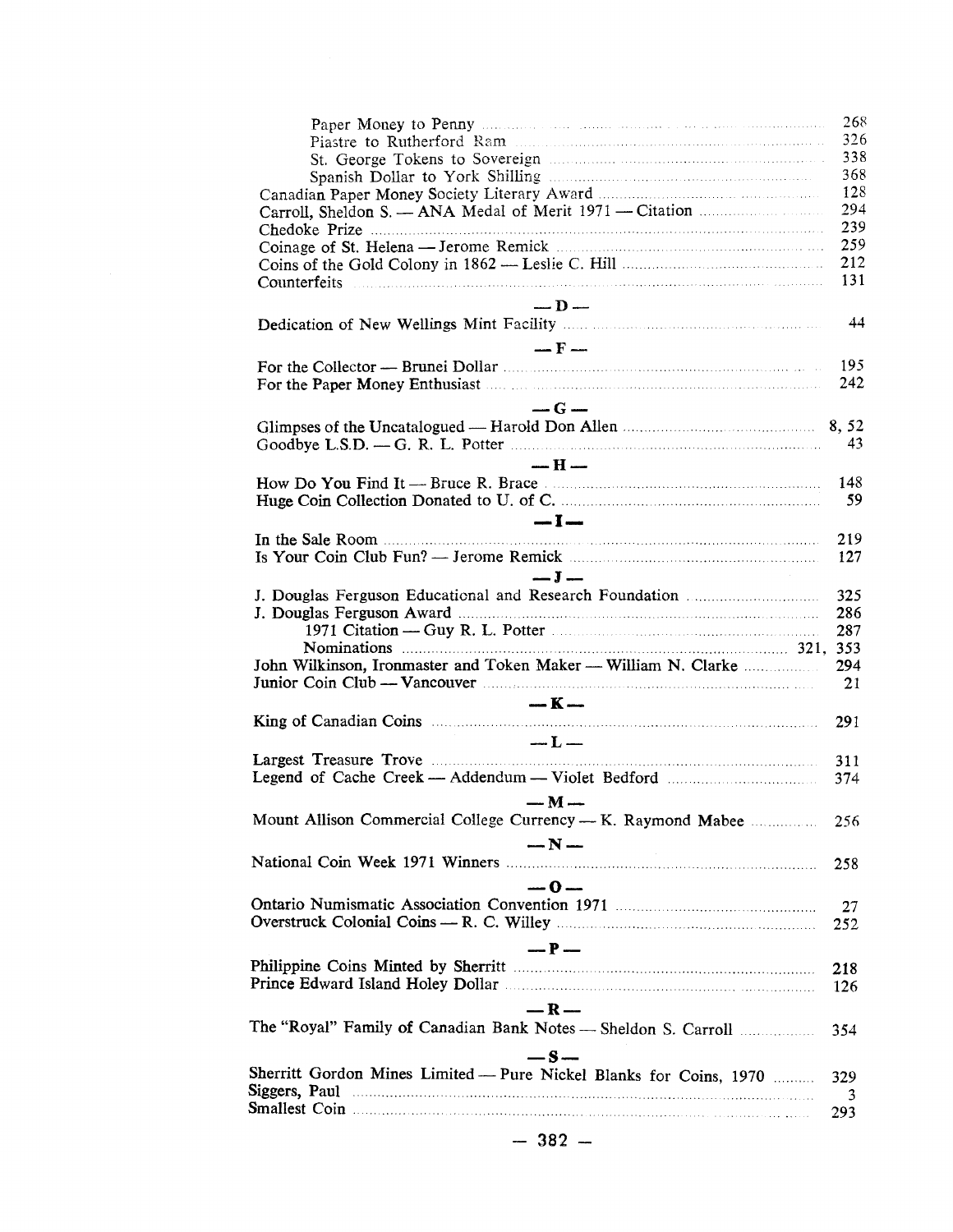| So You've Never Won a Ribbon — Well, Here's How!                                                                                                                                                                               |     |
|--------------------------------------------------------------------------------------------------------------------------------------------------------------------------------------------------------------------------------|-----|
|                                                                                                                                                                                                                                | 146 |
| Specialist Groups Recommended Manuscript Construction of the Specialist Groups Recommended Manuscript Construction of the Specialist Groups Recommended Manuscript Construction of the Specialist Groups Recommended Manuscrip | 115 |
|                                                                                                                                                                                                                                | 170 |
| $-T-$                                                                                                                                                                                                                          | 215 |
| $-\mathbf{W}$<br>Woman Responsible For the Word Money — Byron A. Swayze 194                                                                                                                                                    |     |

#### 1970·71 DISPLAY ADVERTISING RATES

|                                                                                                                                                                                                                                | <b>Single</b><br><b>Insertion</b> | 3       | <b>Consec.</b> Insertions<br>12 |
|--------------------------------------------------------------------------------------------------------------------------------------------------------------------------------------------------------------------------------|-----------------------------------|---------|---------------------------------|
| Full Page                                                                                                                                                                                                                      | \$32.00                           | \$93.00 | \$346.00                        |
| Half                                                                                                                                                                                                                           | 18.00                             | 52.00   | 194.00                          |
| Quarter manufactured and the contract of the contract of the contract of the contract of the contract of the contract of the contract of the contract of the contract of the contract of the contract of the contract of the c | 10.00                             | 29.00   | 108.00                          |
|                                                                                                                                                                                                                                | 5.00                              | 15.00   | 54.00                           |
| Centre Spread (double page)                                                                                                                                                                                                    | 75.00                             | 218.00  | 810.00                          |

Club Directory — see below. Classified Advertisements — see back of Journal.

The rates appl yonly to ads in normal typesettings. Copy, except for display lines, will be set in 8 point type unless otherwise directed by the advertiser. Where as a result of space limitations, or advertiser's instructions, a small type face must be used, an additional charge of 25% over the regular rate will be made.

Advertising copy is to be provided on a separate sheet of paper typed and set up as intended for publication. An extra charge may be made where non-compliance with this results in extra work.

Club Directory  $-$  \$15.00 per annum in advance for a maximum of four lines, in addition to the Club's Association membership fee.

All advertising material must be received by the tenth of the month to be published in the next succeeding issue.

Payment for advertising is to be made in Canadian or United States funds on receipt of invoice. Remittances are to be payable to "The Canadian Numismatic Association".

Correspondence regarding advertising is to be forwarded to the Advertising Manager:

> DAVID ASHE 117 Reynolds Street North Oakville, Ontario

*The Association reserves the right to edit or reject copy submitted.*

#### SUPPORT OUR ADVERTISERS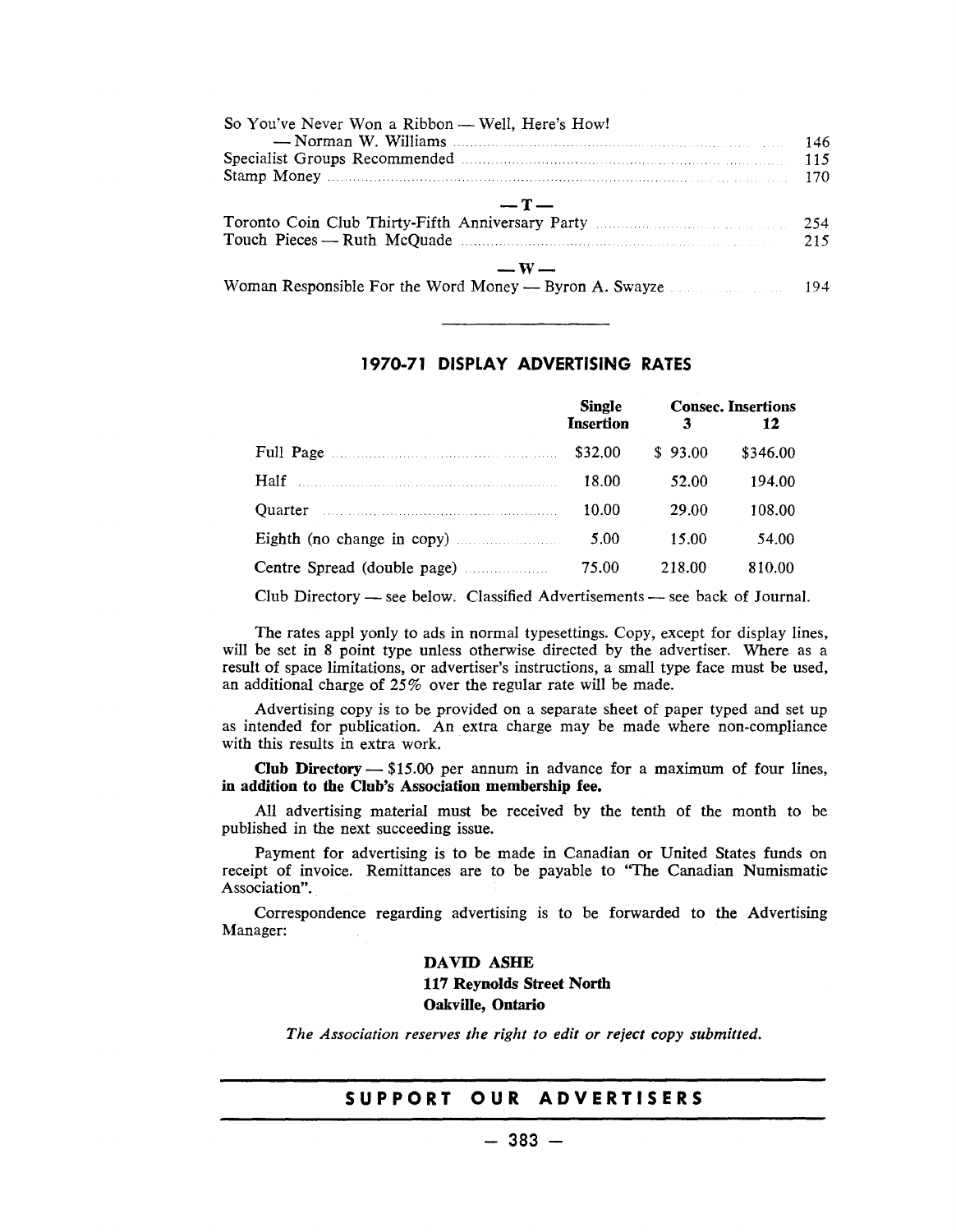### **CANADIAN NUMISMATIC JOURNAL INDEX TO VOLUME 17, 1972**

Key to page numbers given in this index

| 1- $36 - January$<br>$37 - 88$ — February                          | 189-232 — May<br>$233 - 276 - June$                                            | $365-400$ — October<br>$401-436$ - November |          |
|--------------------------------------------------------------------|--------------------------------------------------------------------------------|---------------------------------------------|----------|
| 89-140 — March                                                     | 277-320-July-August                                                            | 437-472 - December                          |          |
| $141 - 188 -$ April                                                | 321-364 - September                                                            |                                             |          |
|                                                                    | INDEX                                                                          |                                             |          |
|                                                                    | $- A -$                                                                        |                                             |          |
| A Conspirator's Victory Coin - G. J. Dickie <b>Example 2018</b> 16 |                                                                                |                                             |          |
|                                                                    |                                                                                |                                             | 455      |
|                                                                    |                                                                                |                                             |          |
|                                                                    | $-$ R $-$                                                                      |                                             |          |
|                                                                    |                                                                                |                                             | 23<br>24 |
|                                                                    |                                                                                |                                             |          |
| <b>BOOK REVIEWS</b>                                                |                                                                                |                                             |          |
|                                                                    | Charlton, James E. - Standard Catalogue of Canadian Coins, Tokens              |                                             |          |
|                                                                    |                                                                                |                                             | 405      |
|                                                                    | Clowery, Freeman — Medals of the Lieutenant Governors of Canada                |                                             | 346      |
|                                                                    |                                                                                |                                             | 406      |
|                                                                    |                                                                                |                                             |          |
|                                                                    |                                                                                |                                             |          |
|                                                                    |                                                                                |                                             | 346      |
|                                                                    | Hosch, Charles R. — World Proof and Specimen Issues since 1950                 |                                             | 121      |
|                                                                    | Josset, C. R. — Money in Great Britain and Ireland: A History of the Coins     |                                             |          |
|                                                                    |                                                                                |                                             |          |
|                                                                    | Kraus, C. L. and Mishler, C. — Standard Catalogue of World Coins 257           |                                             |          |
|                                                                    |                                                                                |                                             | 258      |
|                                                                    | Lowande, Joseph A. — U.S. Ration Currency and Tokens, 1942-1945                |                                             | 71       |
|                                                                    | Tannahill, Cecil C. — Trade Tokens, Paper and Wooden Money of                  |                                             | 346      |
|                                                                    |                                                                                |                                             |          |
|                                                                    |                                                                                |                                             |          |
|                                                                    | Wismer, David C. — The Obsolete Bank Notes of New England <b>Election</b> 2016 |                                             | 406      |
|                                                                    |                                                                                |                                             |          |

#### **-c-**

| Collecting Coins — G. R. L. Potter $\ldots$ . $\ldots$ . $\ldots$ . $\ldots$ . 147 |  |
|------------------------------------------------------------------------------------|--|
|                                                                                    |  |
|                                                                                    |  |

#### **CANADIAN NUMISMATIC ASSOCIATION:**

| Our New General Secretary manufactured and 428 |  |
|------------------------------------------------|--|
|                                                |  |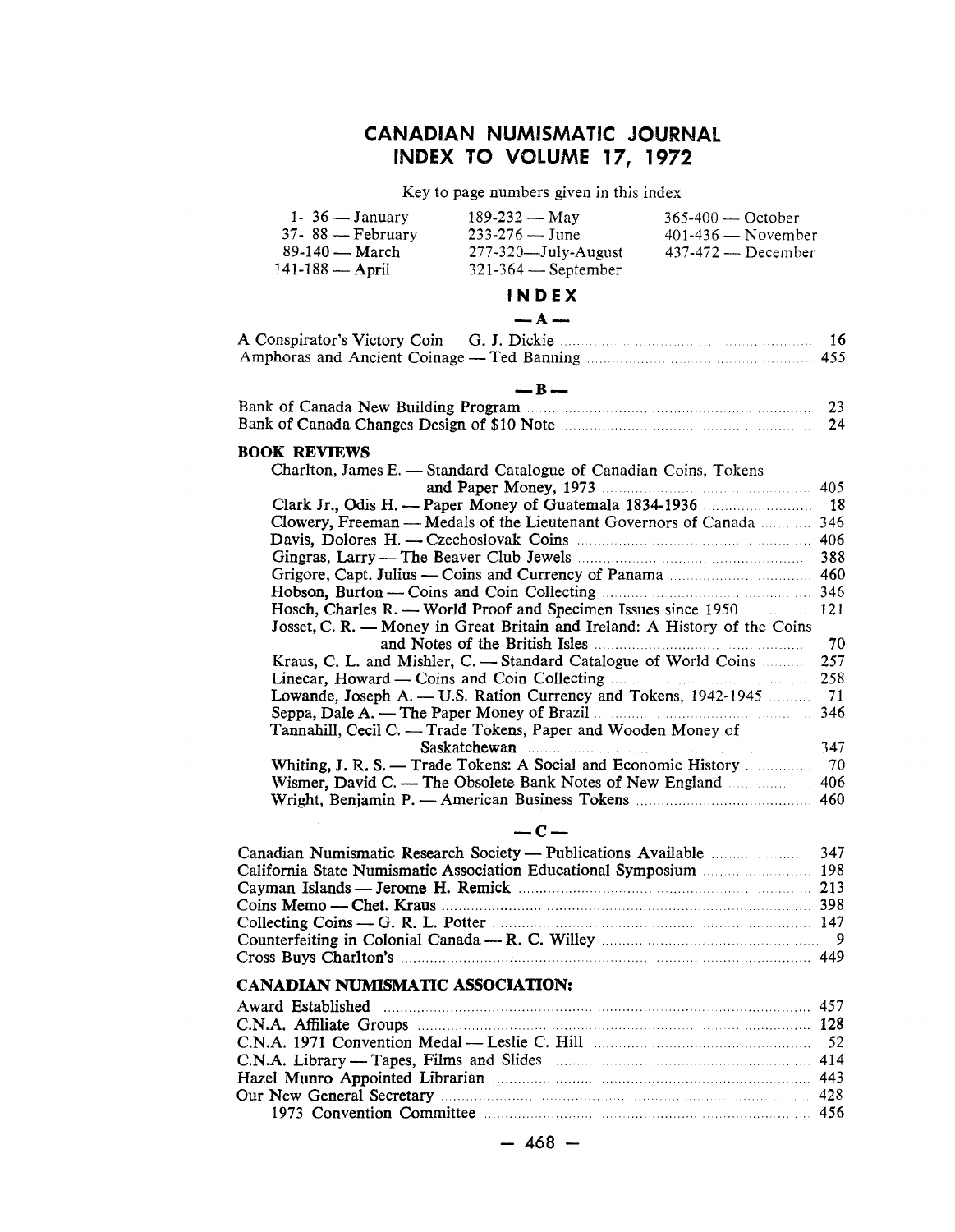| C.N.A.-C.P.M.S. JOINT CONVENTION                                                                                |                    |                        |  |
|-----------------------------------------------------------------------------------------------------------------|--------------------|------------------------|--|
|                                                                                                                 |                    | 197<br><b>Services</b> |  |
|                                                                                                                 |                    |                        |  |
|                                                                                                                 |                    |                        |  |
|                                                                                                                 |                    |                        |  |
|                                                                                                                 |                    |                        |  |
| General Chairman's Report (1996) 240                                                                            |                    |                        |  |
| <b>Highlights</b>                                                                                               |                    |                        |  |
| Medal Sketches 261                                                                                              |                    |                        |  |
|                                                                                                                 |                    |                        |  |
|                                                                                                                 |                    |                        |  |
|                                                                                                                 |                    |                        |  |
|                                                                                                                 |                    |                        |  |
|                                                                                                                 |                    |                        |  |
| <b>Annual Reports:</b>                                                                                          |                    |                        |  |
|                                                                                                                 |                    |                        |  |
|                                                                                                                 |                    |                        |  |
| <b>Editor</b> 378                                                                                               |                    |                        |  |
| Financial Statements — Auditor's Report manufacturer and 387                                                    |                    |                        |  |
|                                                                                                                 |                    |                        |  |
| Historian 380                                                                                                   |                    |                        |  |
|                                                                                                                 |                    |                        |  |
| Librarian 380                                                                                                   |                    |                        |  |
|                                                                                                                 |                    |                        |  |
| President 374                                                                                                   |                    |                        |  |
| Canada — Decimal Series                                                                                         |                    |                        |  |
|                                                                                                                 |                    |                        |  |
|                                                                                                                 |                    |                        |  |
|                                                                                                                 |                    |                        |  |
| 196 metal.com and the USA of the USA of the USA of the USA of the USA of the USA of the USA of the USA of the U |                    |                        |  |
|                                                                                                                 |                    |                        |  |
| 1973 Cased Silver Dollar (1973) 414                                                                             |                    |                        |  |
| Canadian Commemorative Coins Can Be Currency Coins — Jerome H. Remick  48                                       |                    |                        |  |
|                                                                                                                 |                    |                        |  |
|                                                                                                                 | No. 2 $\ldots$ 153 |                        |  |
|                                                                                                                 |                    |                        |  |
|                                                                                                                 | No. 4 272          |                        |  |
|                                                                                                                 |                    |                        |  |
|                                                                                                                 |                    |                        |  |
|                                                                                                                 |                    |                        |  |
|                                                                                                                 |                    | 362                    |  |
|                                                                                                                 |                    |                        |  |
|                                                                                                                 |                    |                        |  |
|                                                                                                                 |                    |                        |  |
|                                                                                                                 |                    |                        |  |
|                                                                                                                 |                    |                        |  |
| Canada — Medals and Medallions:                                                                                 |                    |                        |  |
|                                                                                                                 |                    | 262                    |  |
| New Medals for Canadians <b>Material Contract and Street August</b> 336                                         |                    |                        |  |
|                                                                                                                 |                    |                        |  |
|                                                                                                                 |                    |                        |  |
| Canada — Tokens and Script:                                                                                     |                    |                        |  |
|                                                                                                                 |                    |                        |  |
| Kapuskasing and District Chamber of Commerce Golden Dollar -                                                    |                    |                        |  |
|                                                                                                                 |                    | 260                    |  |
| Numismatics in Lower Canada — Major Sheldon Carroll <b>Example 2018</b> 407                                     |                    |                        |  |
| Pete's Bake Shop Tokens, Aklavic, N.W.T. - Donald M. Stewart  126                                               |                    |                        |  |
|                                                                                                                 |                    |                        |  |
|                                                                                                                 |                    |                        |  |

 $\mathcal{A}^{\mathcal{A}}$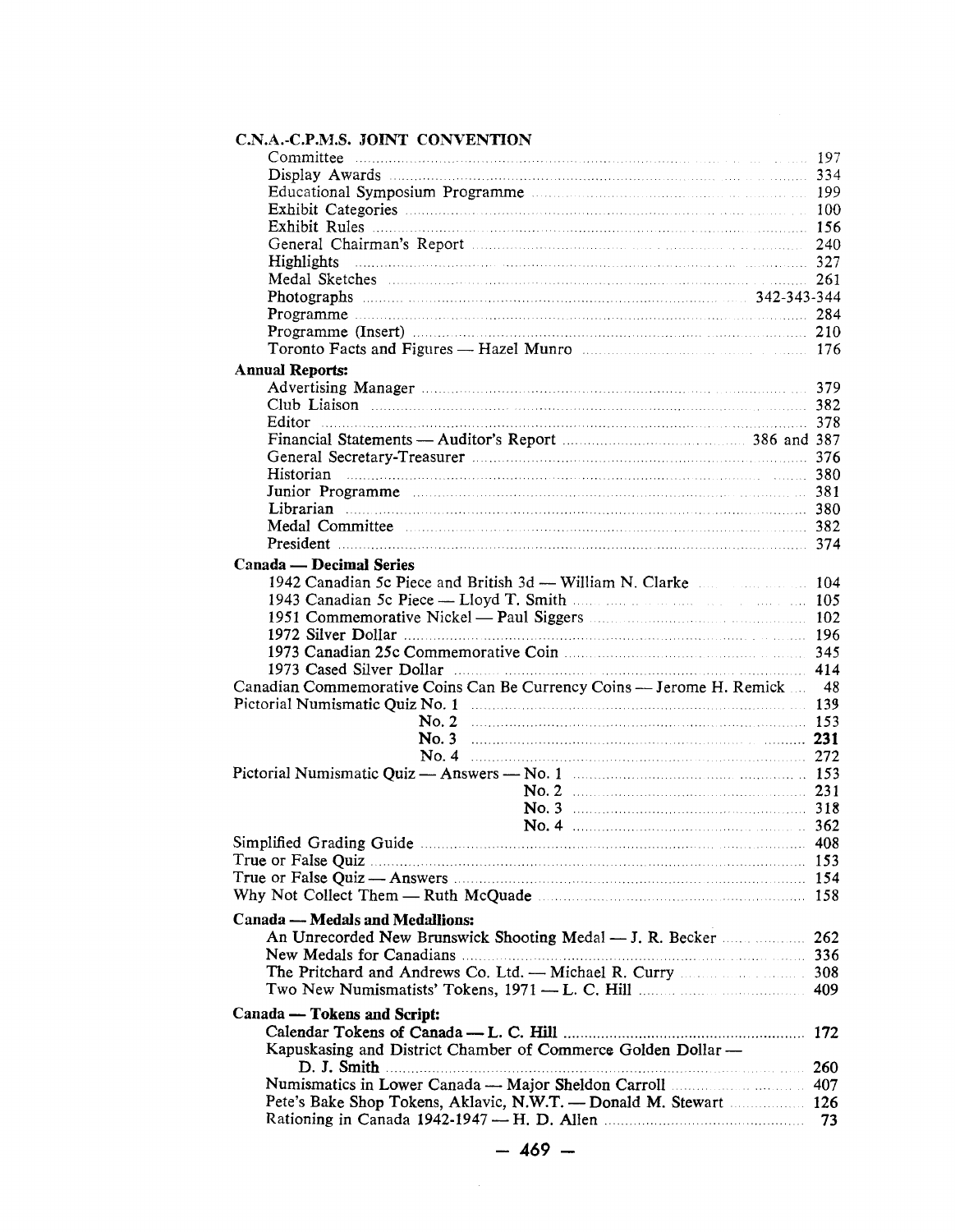| S. M. Peffer Tokens of Aklavic, N.W.T. — Donald M. Stewart              |     |
|-------------------------------------------------------------------------|-----|
|                                                                         | 370 |
| The History and Tokens of the Institut Canadien Francaise D'Ottawa —    |     |
|                                                                         |     |
| The Martyrdom of Sarah Maxwell — Fred Bowman manuscripture 217          |     |
| The Mottos on Coins and Jetons of New France — R. C. Willey 1996. 122   |     |
|                                                                         |     |
|                                                                         | 72  |
| $-D$                                                                    |     |
|                                                                         |     |
| $-$ F $-$                                                               |     |
|                                                                         |     |
|                                                                         |     |
| $-F-$                                                                   |     |
|                                                                         |     |
| $-I-$                                                                   |     |
|                                                                         | 16  |
|                                                                         | 20  |
| Hughes, Garland C., C.N.A. 49 [20] Manufacture 20                       |     |
|                                                                         |     |
|                                                                         |     |
|                                                                         |     |
|                                                                         |     |
| $-J-$                                                                   |     |
|                                                                         |     |
| J. Douglas Ferguson Award                                               |     |
|                                                                         |     |
|                                                                         |     |
|                                                                         |     |
|                                                                         |     |
|                                                                         |     |
| $-L-$                                                                   | 351 |
| Legacy of a Maiden Voyage — G. M. Cousens <b>Example 20</b> 2012        |     |
| $-M-$                                                                   |     |
| Manufacturers, Designers and Engravers of Colonial Coins — R. C. Willey | 27  |
|                                                                         | -76 |
| Mexico Colonial Coins — Clyde Hubbard manufactured and 348              |     |
|                                                                         |     |
| — N —                                                                   |     |
|                                                                         | 22  |
|                                                                         | 106 |
| Numismatic Capsules                                                     | 390 |
|                                                                         | 461 |
|                                                                         | 43  |
|                                                                         |     |
|                                                                         | 201 |
| Part II                                                                 | 202 |
|                                                                         | 203 |
|                                                                         | 205 |
|                                                                         | 207 |
| Part VI                                                                 | 243 |
| Part VII                                                                | 245 |
| Part VIII                                                               | 247 |
|                                                                         | 249 |
|                                                                         |     |
| 470                                                                     |     |
|                                                                         |     |

 $\mathcal{L}^{\text{max}}_{\text{max}}$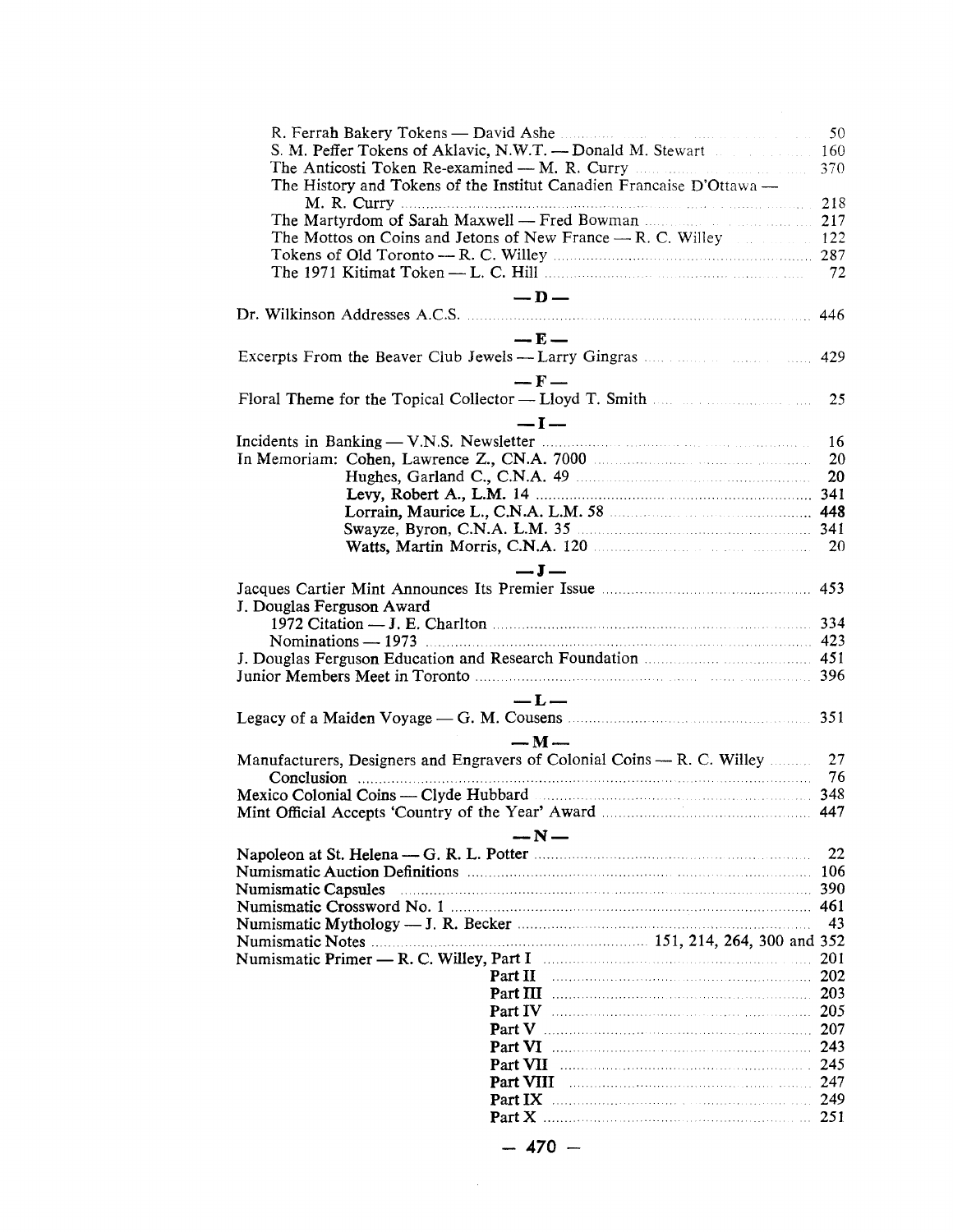| $-0-$                                                                        |     |
|------------------------------------------------------------------------------|-----|
|                                                                              | 154 |
| 10th Annual Convention                                                       | 262 |
| $- P -$                                                                      |     |
|                                                                              | 338 |
| $-R-$                                                                        |     |
|                                                                              | 445 |
|                                                                              |     |
|                                                                              |     |
| Recent British Commonwealth Forgeries - Jerome H. Remick  295                |     |
|                                                                              |     |
|                                                                              |     |
|                                                                              | 97  |
| $-S-$                                                                        |     |
|                                                                              | 450 |
|                                                                              |     |
|                                                                              |     |
| $-T-$                                                                        |     |
|                                                                              | 459 |
|                                                                              |     |
|                                                                              | 26  |
|                                                                              |     |
| Toronto Coin Club Features the Junior Collector at Fall Rally Symposium  392 |     |
|                                                                              | 345 |
| Toronto Dealer Held Up 2000 and 2000 and 2000 and 396                        |     |
|                                                                              |     |
|                                                                              |     |
| $-\mathbf{v}$                                                                |     |
|                                                                              |     |

\* \* \* Only \$43.00 were still outstanding against the issue of notes of the Summerside Bank of Summerside, P.B.I. The bank which was opened in 1866 was closed in 1901 and absorbed by the Bank of Nova Scotia. Denominations issued, between 1866 and 1900 were \$1, \$2, \$5, \$8 and \$10 bills. All notes are extremely rare, ranging in price from \$500 to \$5,000 per note.

\* \* \* In an article in a recent issue of the Ancient Coin Society's 'Comucopiae' we are informed that: Cleopatra's beauty was not the peerless kind which instantly captivates the beholder. The charm of her presence was irresistible, and there was an attraction in her person and in her talk  $\dots$ which laid all who associated with her under its spell. It was a delight merely to listen to the sound of her voice because, like an instrument of many strings, she could pass from one language to another in her interviews with foreigners, she seldom required an interpreter, but talked with them . . . whether they were Ethiopians, Troglodytes, Jews, Arabians, Syrians, Medes or Parthians.

\* \* \* The Royal Canadian Mint recently contracted with the Central Venezuelan Bank to completely design and do the die engraving work for 100 million Venezuelan coins. The value of the contract? \$1,000,000. This represents the first major contract for circulating coinage for a foreign country ever carried out by the Mint.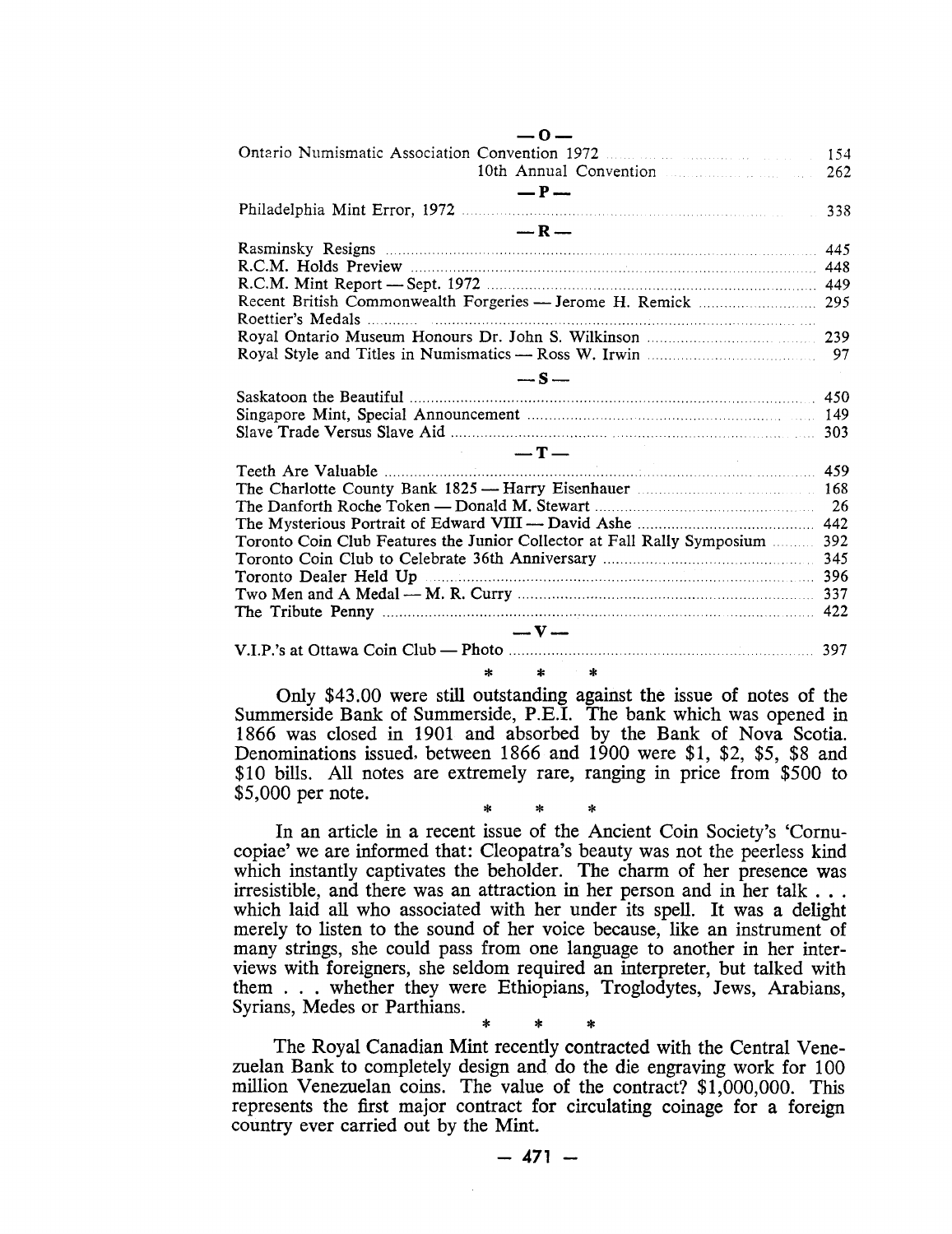# **CANADIAN NUMISMATIC JOURNAL INDEX TO VOLUME 18, 1973**

Key to Page Numbers Given in this Index

| 1 to 34 January          | 143 to 174—May                                                                                                                                                                                                                 | 237 to 272-September |                |
|--------------------------|--------------------------------------------------------------------------------------------------------------------------------------------------------------------------------------------------------------------------------|----------------------|----------------|
| 35 to 70—February        | 175 to 200-June                                                                                                                                                                                                                | 273 to 308-October   |                |
| 71 to 106-March          | I to X—June                                                                                                                                                                                                                    | 309 to 344 November  |                |
| 107 to 142-April         | $201$ to $236$ —July-August                                                                                                                                                                                                    | 345 to 384-December  |                |
|                          | INDEX                                                                                                                                                                                                                          |                      |                |
|                          | $- A -$                                                                                                                                                                                                                        |                      |                |
|                          | $-$ B $-$                                                                                                                                                                                                                      |                      | $\overline{7}$ |
| <b>BOOK REVIEWS:</b>     |                                                                                                                                                                                                                                |                      |                |
|                          | Charlton, James E.—Standard Catalogue of Canadian Coins,                                                                                                                                                                       |                      |                |
|                          |                                                                                                                                                                                                                                |                      |                |
|                          | Cole, Arthur Braddan-The Early Coins of the Chou Dynasty  181                                                                                                                                                                  |                      |                |
|                          |                                                                                                                                                                                                                                |                      |                |
|                          | Medina, Jose—Medallas de proclamaciones y juras de los reyes                                                                                                                                                                   |                      |                |
|                          |                                                                                                                                                                                                                                |                      |                |
|                          | Michailovitch, Georges-Monnaies de l'Empire de Russie, 1725-1894  292                                                                                                                                                          |                      |                |
|                          | Mowery, Tom-One Cash Coins of China's Manchu Dynasty, 1644-1911  352                                                                                                                                                           |                      |                |
|                          | Narbeth, Colin-Collecting Paper Money, A Beginner's Guide  271                                                                                                                                                                 |                      |                |
|                          | Saulcy, Felicien de-Souvenirs Numismatiques de la Revolution de 1848  351                                                                                                                                                      |                      |                |
|                          |                                                                                                                                                                                                                                |                      |                |
|                          | Wyllys, C.-American Colonial History Illustrated by Contemporary Medals 181                                                                                                                                                    |                      |                |
| <b>BIOGRAPHY:</b>        |                                                                                                                                                                                                                                |                      |                |
|                          |                                                                                                                                                                                                                                |                      | 56<br>65       |
|                          |                                                                                                                                                                                                                                |                      |                |
|                          |                                                                                                                                                                                                                                |                      |                |
|                          |                                                                                                                                                                                                                                |                      | 95             |
|                          | Leroux, Joseph manufactured and the contract of the contract of the contract of the contract of the contract of the contract of the contract of the contract of the contract of the contract of the contract of the contract o |                      | 24             |
|                          |                                                                                                                                                                                                                                |                      | 45             |
|                          | 'Bankcardcheck' Issues of Canadian Chartered Banks---H. D. Allen  116                                                                                                                                                          |                      |                |
|                          |                                                                                                                                                                                                                                |                      |                |
|                          |                                                                                                                                                                                                                                |                      | -45            |
|                          | $-C-$                                                                                                                                                                                                                          |                      |                |
| CANADA — DECIMAL COINAGE |                                                                                                                                                                                                                                |                      |                |
|                          |                                                                                                                                                                                                                                |                      |                |
|                          | Japanese Firm First Distributor in Asia for Canadian Olympic Coins  370                                                                                                                                                        |                      |                |
|                          |                                                                                                                                                                                                                                |                      | 89             |
|                          |                                                                                                                                                                                                                                |                      | 321            |
|                          |                                                                                                                                                                                                                                |                      | 9              |
|                          |                                                                                                                                                                                                                                |                      | 47             |
|                          | The 1862 Cent of Nova Scotia and New Brunswick-Dr. J. A. Haxby                                                                                                                                                                 |                      | 323            |
|                          |                                                                                                                                                                                                                                |                      | 155            |
|                          |                                                                                                                                                                                                                                |                      | 123            |
|                          |                                                                                                                                                                                                                                |                      |                |
|                          |                                                                                                                                                                                                                                |                      | 41             |
|                          |                                                                                                                                                                                                                                |                      |                |
|                          |                                                                                                                                                                                                                                |                      | 83<br>127      |
|                          |                                                                                                                                                                                                                                |                      | 244            |
|                          |                                                                                                                                                                                                                                |                      |                |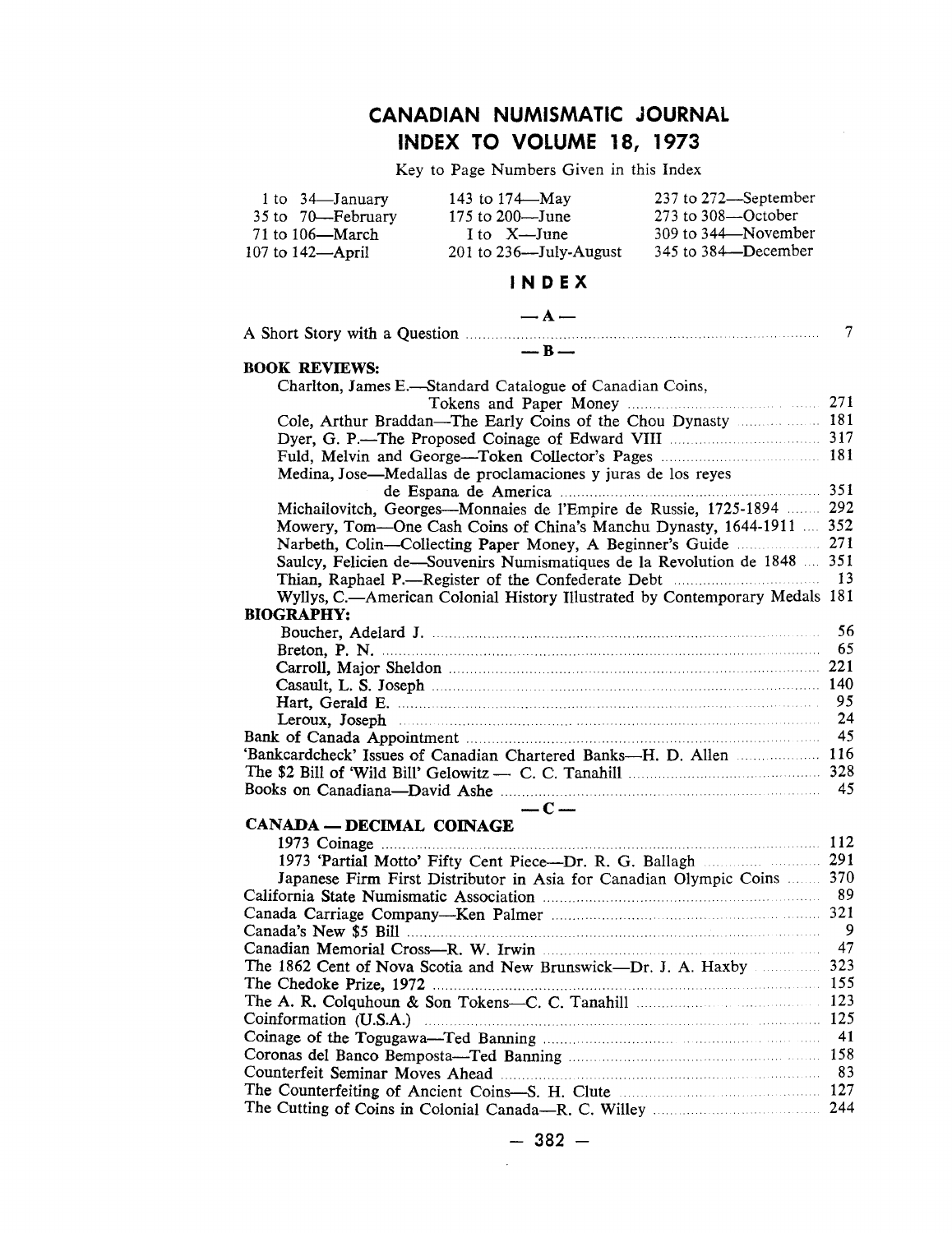| CANADIAN NUMISMATIC ASSOCIATION                                        |            |
|------------------------------------------------------------------------|------------|
| Amendments to the Constitution <b>Example 242</b> 242                  |            |
|                                                                        |            |
|                                                                        |            |
| Constitution and Bylaws <b>Example 20</b> I to X                       |            |
|                                                                        |            |
|                                                                        |            |
|                                                                        |            |
| Our New Advertising Manager <b>Manager</b> 241                         |            |
| 1973 C.N.A. CONVENTION, SASKATOON, SASK.                               |            |
|                                                                        |            |
|                                                                        |            |
|                                                                        |            |
| Convention Insert: Greetings, Convention Medal,                        |            |
|                                                                        |            |
|                                                                        |            |
|                                                                        | - 92       |
|                                                                        | 80         |
|                                                                        |            |
|                                                                        |            |
|                                                                        |            |
|                                                                        |            |
| <b>ANNUAL REPORTS</b>                                                  |            |
|                                                                        |            |
|                                                                        |            |
|                                                                        |            |
| Editor 260                                                             |            |
|                                                                        |            |
| Financial Statement-Auditor's Report manufactured and 267-268          |            |
|                                                                        |            |
| Historian 258                                                          |            |
|                                                                        |            |
|                                                                        |            |
|                                                                        |            |
|                                                                        |            |
| $-$ D $-$                                                              |            |
|                                                                        |            |
|                                                                        |            |
| $-E-$                                                                  |            |
|                                                                        |            |
| $-F \rightarrow F$                                                     |            |
|                                                                        |            |
| The French Nine Penny Piece and Other Strange Beasts-R. C. Willey  282 |            |
| $-G-$                                                                  |            |
|                                                                        | 313        |
|                                                                        |            |
| — н —                                                                  |            |
| H.M.S. Shannon and the Early Nova Scotia Half Pennies-R. C. Willey     | 289        |
|                                                                        |            |
|                                                                        | <b>208</b> |
|                                                                        | 54         |
|                                                                        |            |
|                                                                        | 78         |
|                                                                        | 77         |
| $-I -$                                                                 |            |
|                                                                        | $\tau$     |
|                                                                        | 90         |
|                                                                        |            |
|                                                                        |            |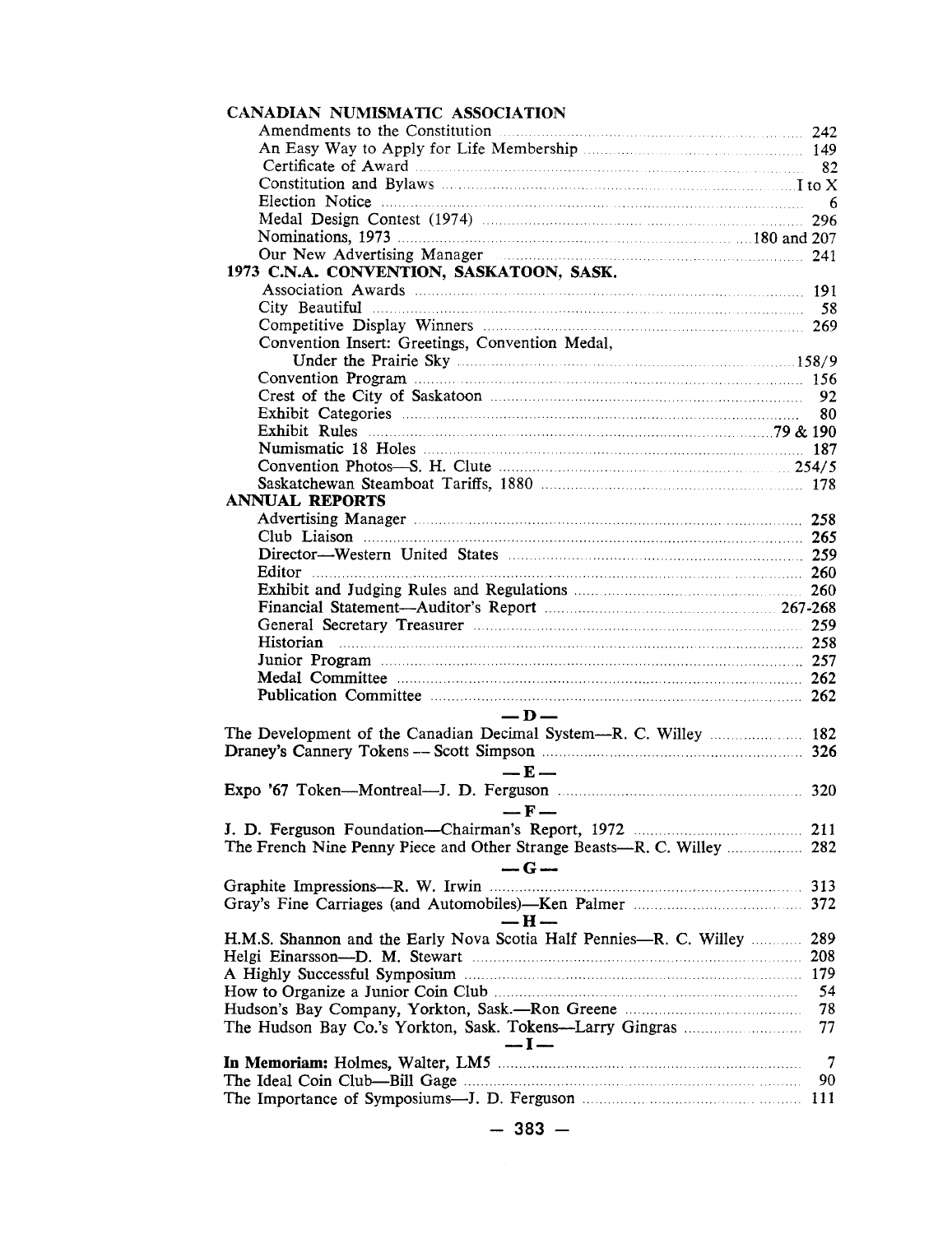| The Inuvik Medallion----D. M. Stewart manufacturers and the Inuvik Medallion----D. M. Stewart                                                                                            |                           |
|------------------------------------------------------------------------------------------------------------------------------------------------------------------------------------------|---------------------------|
| $-$ J $-$                                                                                                                                                                                |                           |
|                                                                                                                                                                                          |                           |
| The Junior Member—Paul Johnson $\ldots$ $\ldots$ $\ldots$ $\ldots$ $\ldots$ $\ldots$ $\ldots$ $\ldots$ 319 & 373<br>Jetons Relating to New France—R. C. Willey <b>Election</b> 2016 2016 | 353                       |
| $-K-$                                                                                                                                                                                    |                           |
| $-M-$                                                                                                                                                                                    |                           |
|                                                                                                                                                                                          |                           |
|                                                                                                                                                                                          | 212                       |
| Medal of the Order of Good Citizenship of the Province of Ontario-R. W. Irwin 360                                                                                                        |                           |
| Milk Tokens of the Alberny Valley—The Oaklawn, Springhill and                                                                                                                            |                           |
|                                                                                                                                                                                          | 360                       |
| $-N-$                                                                                                                                                                                    |                           |
|                                                                                                                                                                                          | $\overline{\phantom{0}8}$ |
| W. J. Newman and the Newfoundland Small Cent----Dr. J. A. Haxby                                                                                                                          | 22                        |
|                                                                                                                                                                                          |                           |
|                                                                                                                                                                                          | 22                        |
| Numismatic Crossword, No. 2 to 11 main 10, 63, 88, 122, 157, 189, 231, 293, 335, 363                                                                                                     |                           |
| Numismatic Crossword Answers, Nos. 2 to 10 63, 88, 122, 157, 189, 231, 293, 335, 363<br>$-0-$                                                                                            |                           |
|                                                                                                                                                                                          | 218                       |
|                                                                                                                                                                                          |                           |
|                                                                                                                                                                                          |                           |
| $- P -$                                                                                                                                                                                  |                           |
|                                                                                                                                                                                          |                           |
|                                                                                                                                                                                          |                           |
|                                                                                                                                                                                          |                           |
|                                                                                                                                                                                          |                           |
|                                                                                                                                                                                          |                           |
|                                                                                                                                                                                          |                           |
| $-S-$                                                                                                                                                                                    |                           |
|                                                                                                                                                                                          |                           |
| St. Andrew's Church and the Celebrated Pew Dispute—Fred Bowman  327                                                                                                                      |                           |
|                                                                                                                                                                                          |                           |
| $-T-$                                                                                                                                                                                    |                           |
|                                                                                                                                                                                          |                           |
|                                                                                                                                                                                          |                           |
|                                                                                                                                                                                          |                           |
|                                                                                                                                                                                          | 130                       |
|                                                                                                                                                                                          | 119                       |
| $-\mathbf{V}$                                                                                                                                                                            |                           |
| The Vancouver College Scholastic Achievement Medals—Larry Gingras                                                                                                                        | 374                       |
|                                                                                                                                                                                          | 14                        |
|                                                                                                                                                                                          | 51                        |
|                                                                                                                                                                                          | 81                        |
| $-$ W $-$                                                                                                                                                                                |                           |
| The Weatherhead Token-Ken Palmer                                                                                                                                                         | 124                       |
|                                                                                                                                                                                          |                           |
|                                                                                                                                                                                          |                           |
|                                                                                                                                                                                          |                           |
| $-Y-$                                                                                                                                                                                    |                           |
|                                                                                                                                                                                          | 209                       |
| - 384 —                                                                                                                                                                                  |                           |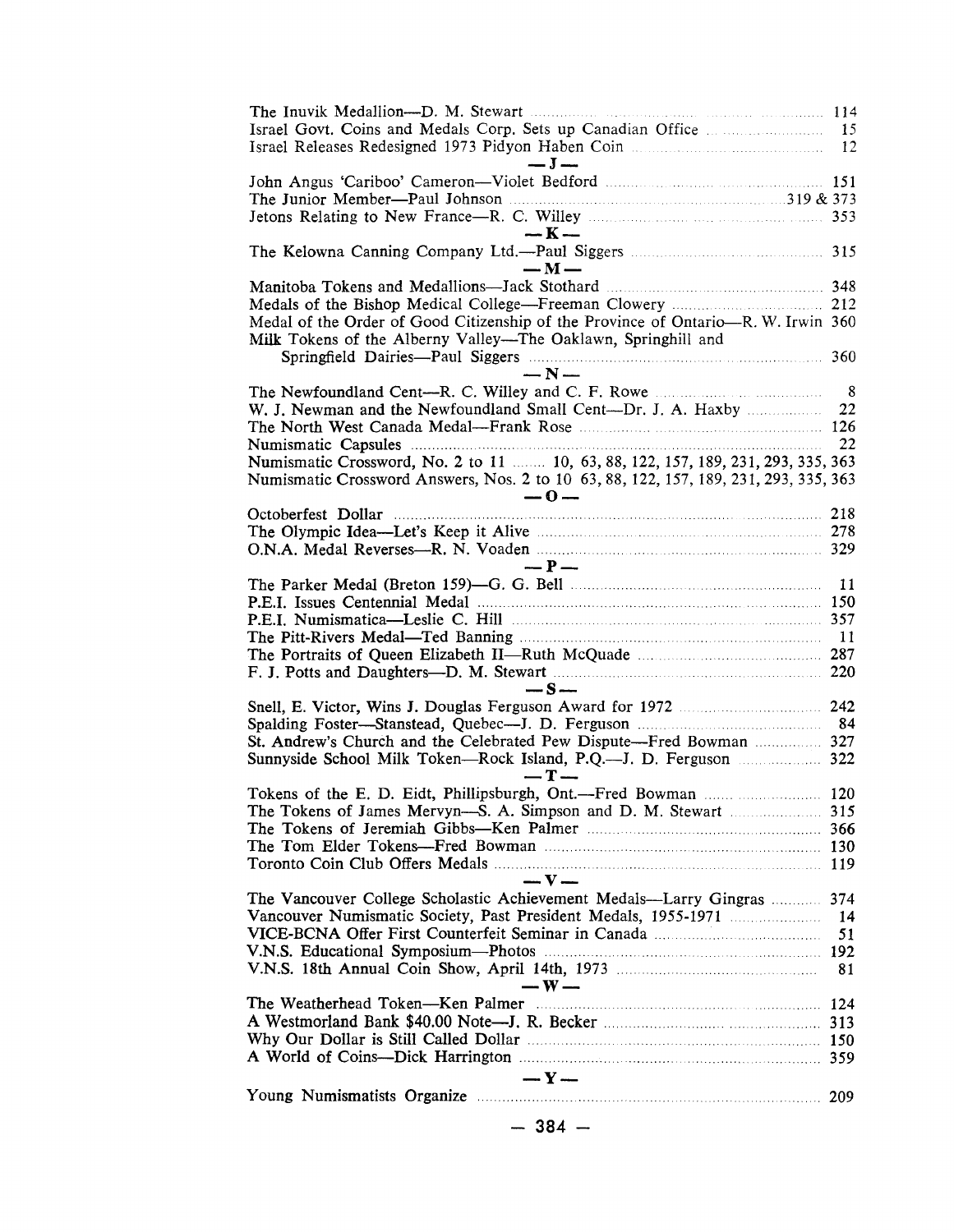# **CANADIAN NUMISMATIC JOURNAL**

# **INDEX TO VOLUME 19, 1974**

Key to page numbers given in this index

| 1 to $36 -$ January                   | 145 to $180 - May$         | $301$ to $338 -$ October  |
|---------------------------------------|----------------------------|---------------------------|
| $37 \text{ to } 72 - \text{February}$ | 181 to $220 -$ June        | 339 to $376$ — November   |
| 73 to $108 - \text{March}$            | 221 to $260 -$ July-Aug.   | $377$ to $416 -$ December |
| 109 to 144 — April                    | $261$ to $300$ — September |                           |



 $\sim 10^{-1}$ 

A World of Coins — Dick Harrington

| $-\text{China}$                                                                                                                                                                                                                |  |
|--------------------------------------------------------------------------------------------------------------------------------------------------------------------------------------------------------------------------------|--|
| - Customs & Excise, Canada manufactured contract 249                                                                                                                                                                           |  |
|                                                                                                                                                                                                                                |  |
| - Germany, Hungary, India, Philippines, Russia  196                                                                                                                                                                            |  |
| $\sim$ General $\sim$ 402                                                                                                                                                                                                      |  |
|                                                                                                                                                                                                                                |  |
| — Macau, China <b>musical contract of the Macau</b> , 279                                                                                                                                                                      |  |
| — Spain (1993) — Spain (1994) — Spain (1994) — Spain (1993) — Spain (1993) — Spain (1994) — Spain (1994) — Spain (1995) — Spain (1996) — Spain (1996) — Spain (1996) — Spain (1996) — Spain (1996) — Spain (1996) — Spain (199 |  |
|                                                                                                                                                                                                                                |  |
|                                                                                                                                                                                                                                |  |
|                                                                                                                                                                                                                                |  |
| An Interoduction to Counterfeiting manuscripture and 1899                                                                                                                                                                      |  |
|                                                                                                                                                                                                                                |  |
|                                                                                                                                                                                                                                |  |
| Atlantic Region Holds Symposium <b>Example 2018</b> 270                                                                                                                                                                        |  |
| The Ancient Order of Foresters Medal — Stan Clute <b>Manufacture</b> 232                                                                                                                                                       |  |
|                                                                                                                                                                                                                                |  |
| R                                                                                                                                                                                                                              |  |
|                                                                                                                                                                                                                                |  |
| .                                                                                                                                                                                                                              |  |

# **-8-**

| Bank of Canada Appointment manufactured and the set of the set of the set of the set of the set of the set of the set of the set of the set of the set of the set of the set of the set of the set of the set of the set of th |  |
|--------------------------------------------------------------------------------------------------------------------------------------------------------------------------------------------------------------------------------|--|
|                                                                                                                                                                                                                                |  |
|                                                                                                                                                                                                                                |  |
|                                                                                                                                                                                                                                |  |
|                                                                                                                                                                                                                                |  |
| Burger Chef Wooden Piece of 1973 — N. W. Williams <b>Example 2018</b> 25                                                                                                                                                       |  |
|                                                                                                                                                                                                                                |  |
|                                                                                                                                                                                                                                |  |
| The B.C. Prov. Police L.S.G.S. Medal — Ross W. Irwin <b>Election</b> 44.                                                                                                                                                       |  |
|                                                                                                                                                                                                                                |  |
|                                                                                                                                                                                                                                |  |

#### BOOK REVIEWS:

| Broeker, Peter W. — Olympic Coins from Antiquity to the Present 201         |  |
|-----------------------------------------------------------------------------|--|
| C.N.R.S. — Transactions of the Canadian Numismatic Research Society  126    |  |
| Central Bank of Brazil — Biblioteca Do Sesquicentenario Banco Do Brasil  22 |  |
|                                                                             |  |
| Charlton, J. E. — Standard Catalogue of Canadian Coins, Tokens              |  |
| and Paper Money manufactured and Paper Money manufactured and Paper Money   |  |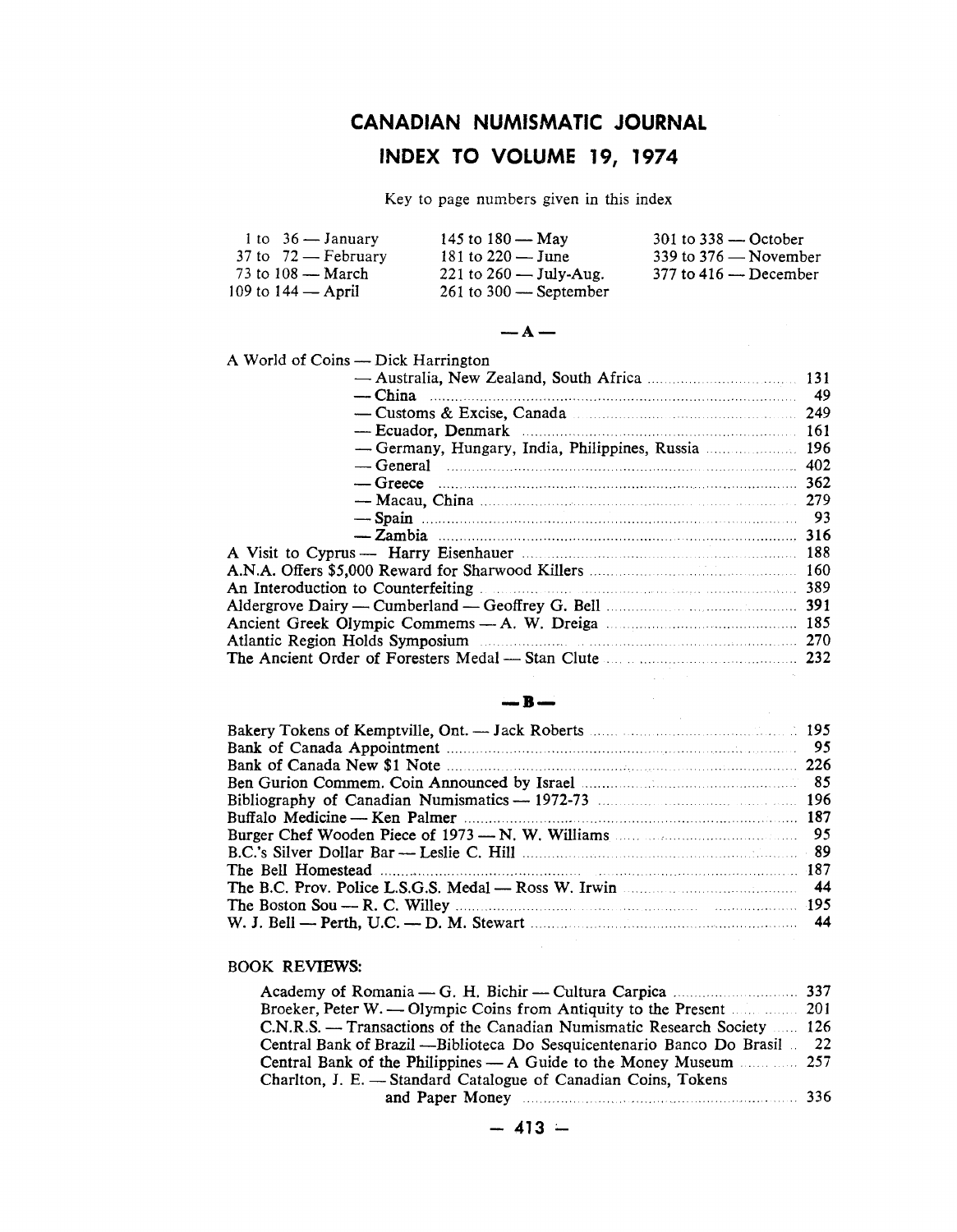|                                                                  | 96  |
|------------------------------------------------------------------|-----|
| Ebrstein, Julius and Albert — Die Ritter Von Schulthess-         |     |
| Revhberg'sche Munz-U Medaillen Sammlung                          | 202 |
|                                                                  | 256 |
| Hill & Greene — A Supplement to the Tokens of B.C. and the Yukon | 201 |
|                                                                  |     |
|                                                                  | 127 |
| Krause Publications — 1974 Coin Calendar (1994) 23               |     |
|                                                                  | -96 |
|                                                                  | 126 |
|                                                                  | 201 |
|                                                                  | 337 |
| Noe, Sydney P. — The Silver Coinage of Massachusetts 203         |     |
|                                                                  |     |
|                                                                  |     |
|                                                                  |     |
|                                                                  |     |

#### **-C-**

#### **CANADA - DECIMAL COINAGE** ....

| A Quantitative Grading Scale for Canadian Coins — R. W. Rightmire  228                                                                                                                                                               |  |
|--------------------------------------------------------------------------------------------------------------------------------------------------------------------------------------------------------------------------------------|--|
|                                                                                                                                                                                                                                      |  |
|                                                                                                                                                                                                                                      |  |
| R.C.M. 1973 Production <b>Material Contract Contract Contract Contract Contract Contract Contract Contract Contract Contract Contract Contract Contract Contract Contract Contract Contract Contract Contract Contract Contract </b> |  |
|                                                                                                                                                                                                                                      |  |

#### CANADA - OLYMPIC COINS

|                                                                              | 395 |
|------------------------------------------------------------------------------|-----|
|                                                                              | 122 |
| Montreal Numismatic Society Motion manufacturers and the 154                 |     |
| No Change in the Olympic Coin Program's Controversial Five Ring Symbol       | 353 |
|                                                                              | 158 |
|                                                                              | 227 |
|                                                                              |     |
|                                                                              |     |
|                                                                              |     |
|                                                                              |     |
| Postmaster General Announces Design Contest for Olympic Coins  310           |     |
|                                                                              |     |
|                                                                              |     |
|                                                                              |     |
|                                                                              |     |
|                                                                              |     |
| The Challenge of Research in Canadian Numismatics — Robert W. Rightmire  114 |     |
|                                                                              | 355 |
|                                                                              | 193 |
| Colonial Auxiliary Forces Officer Decoration (V.D.) and Colonial             |     |
|                                                                              | 387 |
| CANADIAN NUMISMATIC ASSOCIATION                                              |     |
|                                                                              | 312 |
| Amendments to the Constitution manufactured and 230                          |     |
|                                                                              | 123 |
|                                                                              | 190 |
|                                                                              |     |
|                                                                              | 330 |
|                                                                              |     |
|                                                                              |     |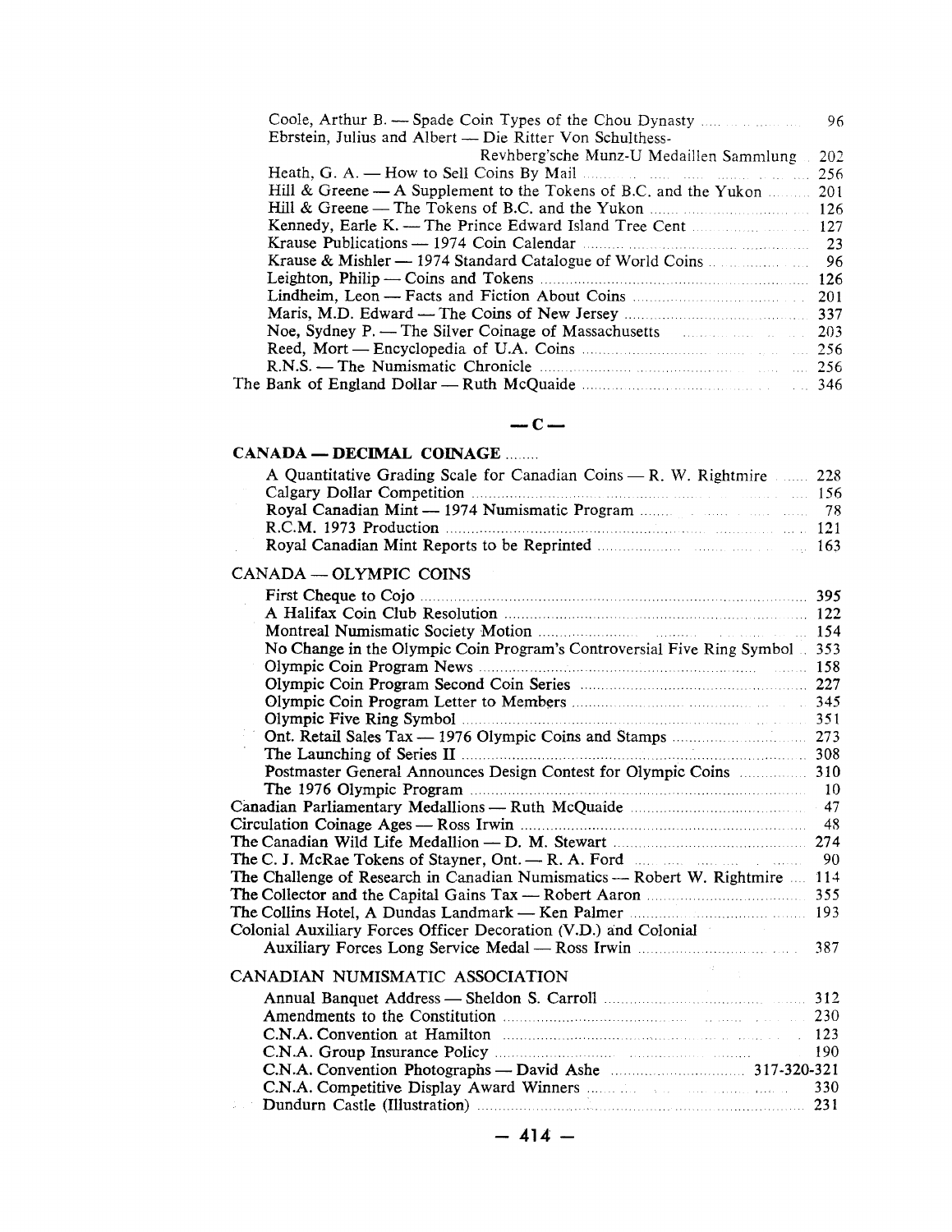| 1974 C.N.A. Convention — Hamilton, Ont., the 1974 Convention Committee 57 |  |
|---------------------------------------------------------------------------|--|
|                                                                           |  |
| 162 1974 Convention Educational Forum                                     |  |
|                                                                           |  |
|                                                                           |  |
|                                                                           |  |
|                                                                           |  |
|                                                                           |  |
|                                                                           |  |

### $-D-$

# **-E-**

|  |  |  |  |  |  |  | The E. Honeywell Dairy Tokens — D. M. Stewart |  |  | 91 |
|--|--|--|--|--|--|--|-----------------------------------------------|--|--|----|
|--|--|--|--|--|--|--|-----------------------------------------------|--|--|----|

### **-F-**

| False Canadian Coins and Legitimate Imitations: R. C. Willey |  |
|--------------------------------------------------------------|--|
|                                                              |  |
|                                                              |  |
| Part III                                                     |  |
| Part IV                                                      |  |

# **-G-**

# **-H-**

 $\label{eq:2.1} \frac{1}{\sqrt{2}}\int_{\mathbb{R}^3}\frac{d\mu}{\sqrt{2}}\left(\frac{d\mu}{\sqrt{2}}\right)^2\frac{d\mu}{\sqrt{2}}\left(\frac{d\mu}{\sqrt{2}}\right)^2\frac{d\mu}{\sqrt{2}}\left(\frac{d\mu}{\sqrt{2}}\right)^2\frac{d\mu}{\sqrt{2}}\left(\frac{d\mu}{\sqrt{2}}\right)^2.$ 

| The Howe Half |  |  |
|---------------|--|--|
|               |  |  |

# **-L-**

# **-M-**

|  |  |  |  |  | 24 |
|--|--|--|--|--|----|
|  |  |  |  |  |    |

# $- 415 -$